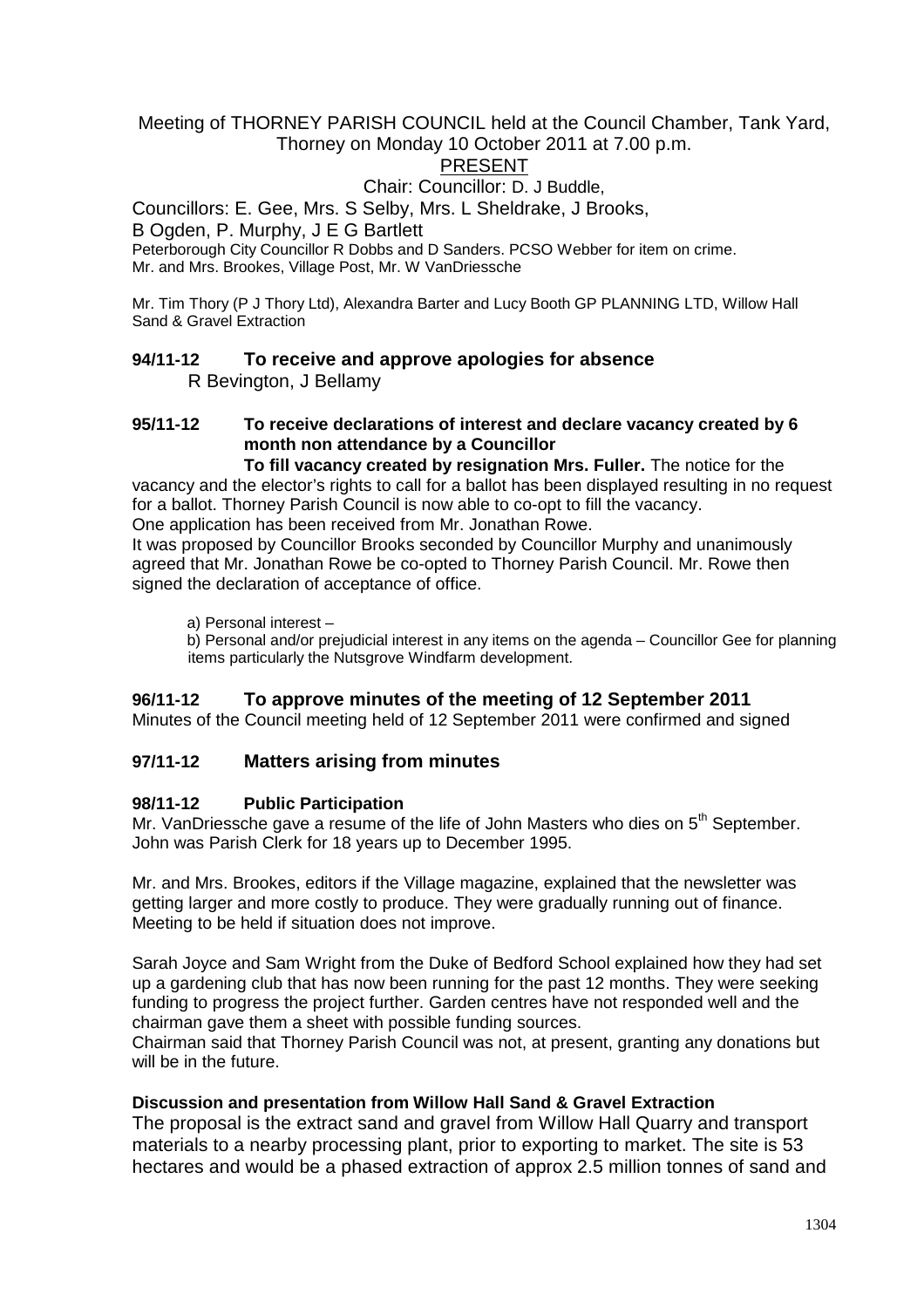gravel at 200,000 – 250,000 tonnes a year over 10-12 years. This would equate to 100 Lorries a day from the quarry in 20 or 30 tonne loads. There would be an impact on the B1040 although the existing site will finish before the new one begins. Only 10% of vehicles should pass through Thorney. Thorney Parish Council has not yet seen the scoping plan which Ms. Barter said would be forwarded on.

Range of ecological studies carries out – no items of interest found

Modelling of how quarry will work and the restoration details given. Public display sometime in November

Councillor Rowe asked who benefitted from the extraction – Messes Stephensons and Thorys.

Processing will be south of Thorney Dyke. There will be a crossing in Willow Hall Lane controlled by traffic lights

Public right of way to be diverted to a new wildlife area.

New inert material will be imported for backfill

Councillor Sanders did not receive a reply to his question as to whether sub-contract lorries would be used. He also asked if wheel washers would be used to limit the amount of debris' on the road – wheel baths would be used.

Councillor Ogden asked if further sites were envisaged – not to GP Planning knowledge.

# **99/11-12 Matters for Information and Reports**

1. Crime report – 21calls to service and 9 crimes. Four related to farms (diesel), fraud, criminal damage and damage to fuel tank at Abbey.

Two residents have been trained in speed-check and have carried this out on Whittlesey Road. A very high proportion of vehicles were exceeding the speed limit. Enforcement Officer to be asked if house in New Cut needs change of use is needed to board young adults.

- 2. Bedford Hall Management Committee Councillor Sheldrake new Chairman W VanDriessche, Treasurer H Fuller, booking agent Mrs. Sheldrake
- **3.** Neighbourhood Council now called Neighbourhood Committee. Enterprise representative Councillor Lee.

Thorney Parish Council awarded £2500 grant that can be banked and put to a larger project. Presentation on wind farm project.

Councillor Ogden said that there was very little benefit for rural communities in the information given out

# **100/11-12 Report from City Councillors R Dobbs and D Sanders –**

Councillor Dobbs – no reply from Highways Agency concerning display signs on bypass roundabouts advertising village facilities.

Councillor said that the RAF were still a player in ant wind farm applications Speeding in Whittlesey Road to be raised at Police Liaison meeting.

# **101/11-12 Finance**

1. To approve Payments and note income

| H E Bull and Son          | Inter Mrs. Kilham   | £30.00     |
|---------------------------|---------------------|------------|
| J G Cross                 | Memorial            | £17.00     |
| Peterborough City Council | Precept             | £32,633.50 |
| A K Lander Ltd            | Memorial Mr. Jeffs  | £17.00     |
| Mr. Peel                  | Allotment rent      | £30.00     |
| J G Cross                 | Memorial Mrs. Flack | £17.00     |
| Mr. C Harlock             | Allotment rent      | £60.00     |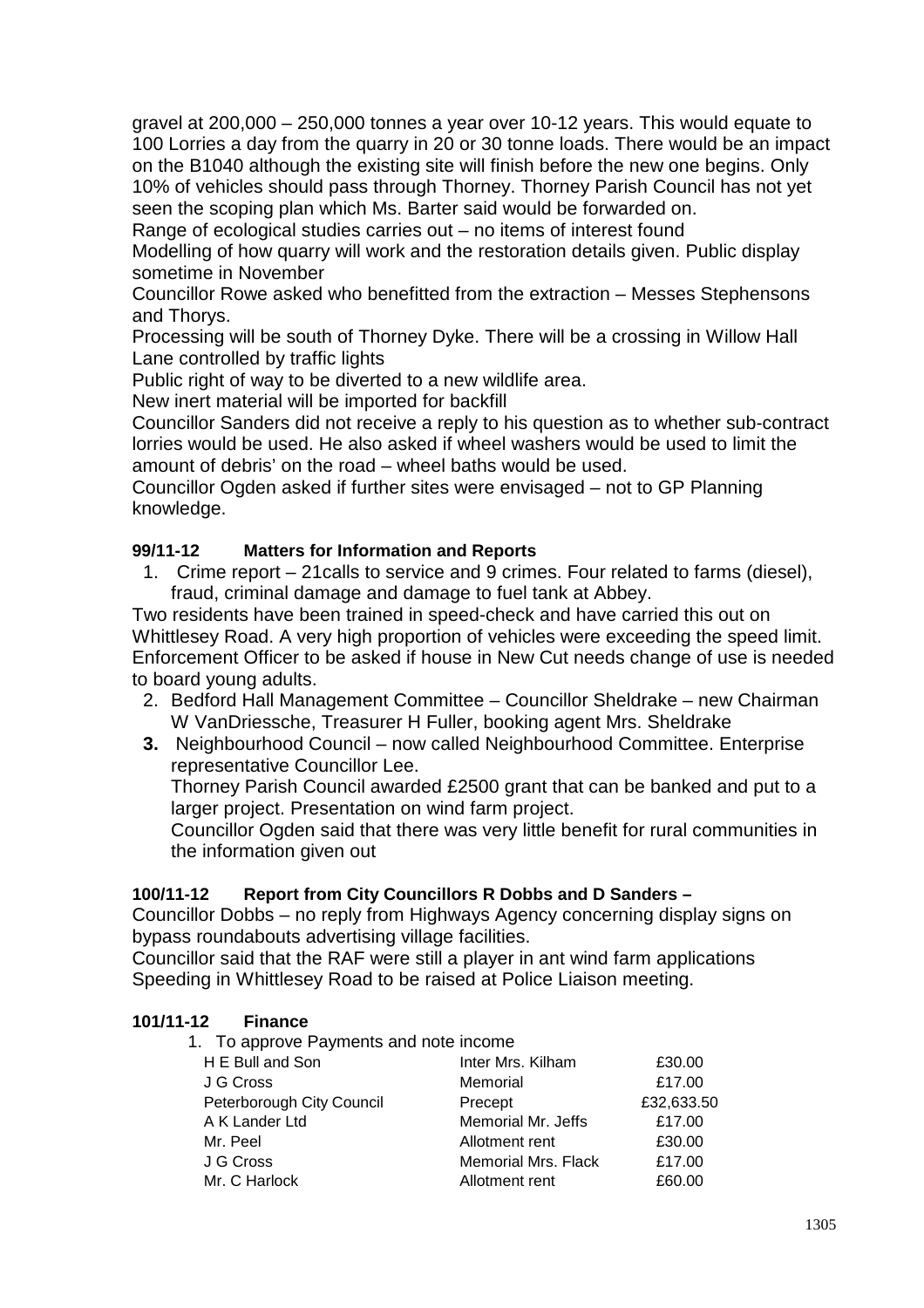| Mr. Patman    | Allotment rent | £30.00 |
|---------------|----------------|--------|
| Mr. Owen      | Allotment rent | £30.00 |
| Mrs. Bradbury | Allotment rent | £30.00 |

The following Cheques were drawn and signed:-

| Payee                  | Reason                             | Cheque No. | Amount  |
|------------------------|------------------------------------|------------|---------|
| Mr. A E Hovell         | Postage, telephone, travel         | 001805     | £40.48  |
| Smith of Derby         | <b>Maintain Bedford Hall Clock</b> | 001806     | £205.20 |
| The Columbaria Company | Memorial Mrs. Coward               | 001807     | £90.00  |

- 1. Monthly bank reconciliation presented and signed
- 2. Thorney Website Councillor Sheldrake to obtain cost to modify
- 3. Determine way to allocate Peterborough City Council community money
	- a. Village shop frontage improvement. Peterborough City Council in course of preparing a plan and costing. £2500 can be used from Neighbourhood Council fund and £5000 from CLF.
	- b. Seat at cross roads. To be considered at a later date
	- c. Extra litter bins at MUGA and outside village shop cost of bins and emptying costs to be discussed at Neighbourhood Committee.
- 4. Investment account at Yorkshire Bank. Our term deposit of £8000 will mature on 1<sup>st</sup> November and needs to be reinvested and Yorkshire Bank is offering an 18 month bond paying a guaranteed 0.25% above the personal retail 12 month term rate. It was proposed by Councillor Bartlett seconded by Councillor Murphy and unanimously agreed that the bond be taken out for an 18 month period.

#### **102/11-12 Planning Approvals and Refusals**

11/01167 17 Kingsline Close – rear extension and additional parking space - approved

#### **103/11-12 Planning Applications and other matters**

1. Planning applications

11/01483 Chestnut House, Northside – fell one Horse Chestnut Tree – It was proposed by Councillor Buddle seconded by Councillor Bartlett and unanimously agreed that Thorney Parish Council objects to this application because insufficient justification has been given for its removal. 11/01480 47 Wisbech Road – internal and external modifications no

objections

11/01494 Removal of Conditions 2, 3 and 4 of appeal reference APP/J0540/A08/2083801 Nutsgrove Windfarm development, Scolding Drove – Thorney Parish Council objects to this application because:

- 1. We are constantly reminded in the press and on TV that windfarms are inefficient, that they rarely reach 50% capacity and are recorded as low in their production as 20%.
- 2. Windfarms are by their very nature unreliable. They are dependent on wind and this is unpredictable, often blowing too little and on occasions too much.
- 3. Placing wind turbines near properties is the equivalent of building a hundred metre high industrial complex next door. It wouldn't be tolerated in towns so why is it acceptable to do this in the countryside?
- 4. Windfarms are much more efficient when they are built on higher ground. Flat fenland is not the place for them.
- 5. Off-shore windfarms are much more efficient so build them there.
- 6. Nuclear Energy is vastly more efficient and reliable, and in spite of all the hype to the contrary it a clean energy when it is properly controlled as it is in this country.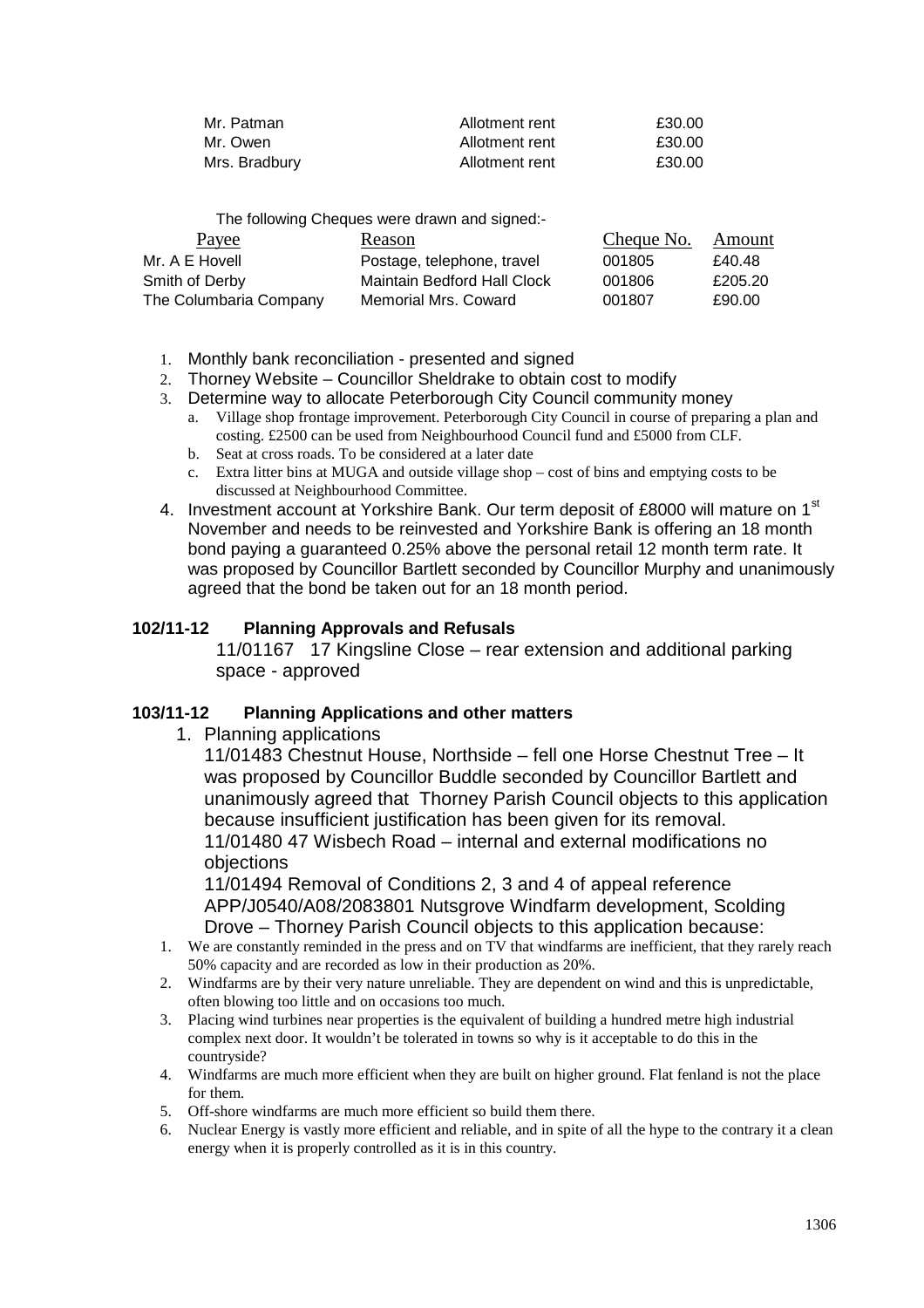- 7. The fenland countryside has a beauty all of its own. 100 meter high towers and blades ruin the whole vista. These turbines would be visible over a great distance and to be frank we find them ugly and they are a blight on the landscape.
- 8. Some communities are already surrounded by small wind farm developments.
- 9. If windfarms are built there should be compensation for the resulting drop in property values and the shattering of livelihoods. To ignore this surely infringes on people's rights.
- 10. The blades of a turbine have several effects on the immediate vicinity some of which are related to public health. There is a constant noise issue when the blades are turning. Sleep patterns can be interrupted. Light flicker can affect residents living and working within range of the turbines.
- 11. A referendum of the whole community should be held under the terms of the new Localism Bill. It is only right that a community should be heard and expresses its view.
- 12. Thorney lies close to a number of RAF stations and whilst there is a reduction in the flying of Harrier Jets from Wittering, this base and others are still in use with Typhoon aircraft and others. Wind turbines do interfere with electronic signals and it would be short sighted of the MOD to waive the conditions it has previously set on wind farm development as in the case of Nutsgrove Farm.
- 13. The ground in this part of the fenland is unstable. Recent road and bridge building displays this. The height of these masts, the movement of the blades and the vibration which is inevitably caused may result in instability of the units.
- 14. We are concerned about the traffic that would be generated by both schemes. Fenland roads in this area are notoriously unstable and liable to subsidence. The haulage of materials from local sources might lead to a huge increase in through traffic in the village centre before it reaches the bypass. We already have concerns about vibration caused to listed properties in the village centre from current haulage contracts.

If planning officer is minded to approve Thorney Parish Council requests application to go before committee. If the application is approved Thorney Parish Council to be involved in negotiation for the community fund contributions from the development to be used for the benefit of the Thorney Parishioners locally.

#### **104/11-12 Burial Authority**

- 1. Wildlife grant 2011 Thorney Parish Council has to decide on priorities for this year. Suggested that work in Whittlesey Road cemetery continues with planting of berries shrubs and honeysuckle on eastern boundary or small bird nest boxes in cemetery adioining the park.
- 2. Mr. Lucken has asked to carry out maintenance of his equipment rather than send it to PGM. He has already found one major fault that PGM has missed. It was agreed that Mr. Lucken should carry out the servicing and keep a log of all maintenance completed. He will be paid extra for this but will save a large amount of money by doing the work in house.

#### **105/11-12 Roads and Footpaths**

- 1. Street lighting to be reported.
- 2. Area outside village shop. Meeting arranged for Tuesday 18th October 2011 at 11:00 with Peterborough City Council engineers to discuss further
- 3. Parking restrictions Thorney

Following an investigation by Peterborough City Council at the current parking restrictions in Thorney Peterborough City Council is seeking Thorney Parish Council views on the possibility of removing the areas of Limited Waiting (green areas) in Abbey Place and along Wisbech Road and making unrestricted parking.

Councillor Bevington expressed the view that "Parking in this area is difficult for locals and, as everywhere, the number of private car owners has increased. I think one space should be retained as restricted for the Post office but the other two should have the limitation lifted. During most of the day resident's cars are not here anyway so there is generally plenty of space for Post Office users to park. Lifting the restriction might also reduce the number of cars which park outside the Abbey which at times causes a problem for funerals and/or weddings.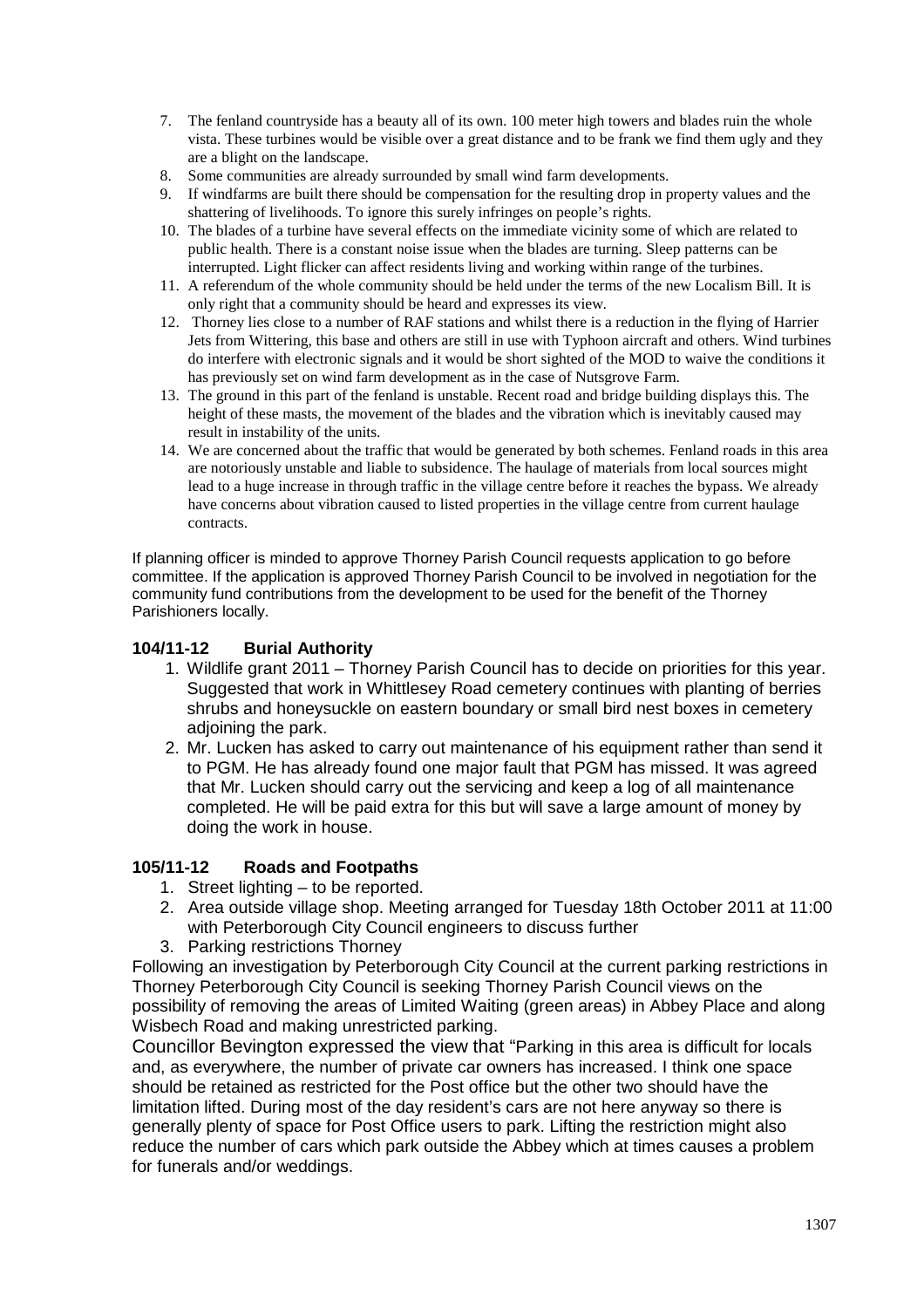However, the area outside the village store is different but only because there is the risk of Classic Cars accommodating this lay-by even more than now for their vehicles.

4. B1167, The Causeway and B 1040 Station Road – severe splits appearing in road surface that are becoming dangerous.

5. Peterborough City Council proposes to carry out refurbishment works to Portsand Bridge, a listed brick arch which carries the French Drove over a tributary ditch adjacent to New Cut Drain. The work involves refurbishing the parapet railings and minor stone work repairs. To enable the works to be carried out safely, two full road closures will be required but will be restricted to 3-4 days at a time to minimise disruption to road users. The first closure will be w/c 10thOctober (signed on site for exact details), the following closure to complete the works will be signed on site which should be approx a week later. The diversion route will be signed via New Cut, English Drove, Black Drove, Green Drove, Bell Drove and vice versa.

These works will follow on from the refurbishment works to the Old Wryde Drain Bridge on New Cut Road which have progressed well and should be complete ahead of programme by the end of next week

6. Road drains in Woburn Drive blocked and need cleaning out.

### **106/11-12 Allotments**

- 1. Best allotment winner is Mr. Christen on allotment 24.
- 2. Invoices sent out for allotment renewals

### **107/11-12 The Park**

- **1.** Meeting with Mr. Exley not yet arranged as Mr. Exley cannot be contacted
- 2. Maintenance of the Park is the responsibility of Peterborough City Council but following the meeting with them (now Enterprise) it was agreed that the area near the Abbey wall would be cleared of trees and shrubs that have in the past damaged the historic wall. Mr. Lucken and Mr. Reed have put in tremendous effort, mostly in their own time, to make this area look good. It was agreed that a letter of thanks be sent to them.
- 3. Two out of the three signs erected by Enterprise asking dog owners to keep control of their pets have been destroyed. Enterprise to be asked to replace with stronger material.

#### **108/11-12 Correspondence**

1. Request from young persons of the village for Thorney Parish Council to provide a skate park. Mr. Doswell and other youngsters invited to December meeting to discuss further.

### **109/11-12 Matters as agenda items for future consideration**

Tree planting in village Jubilee celebrations 9/10 June 2012

#### **110/11-12 Any other business**

Dead tree on Causeway still to be removed Loss of public house in village causing concern Cherry picker needed to access Bedford Hall Clock

#### **110/11-12 Date of next meeting**

Parish Council Meeting 14<sup>th</sup> November 2011.